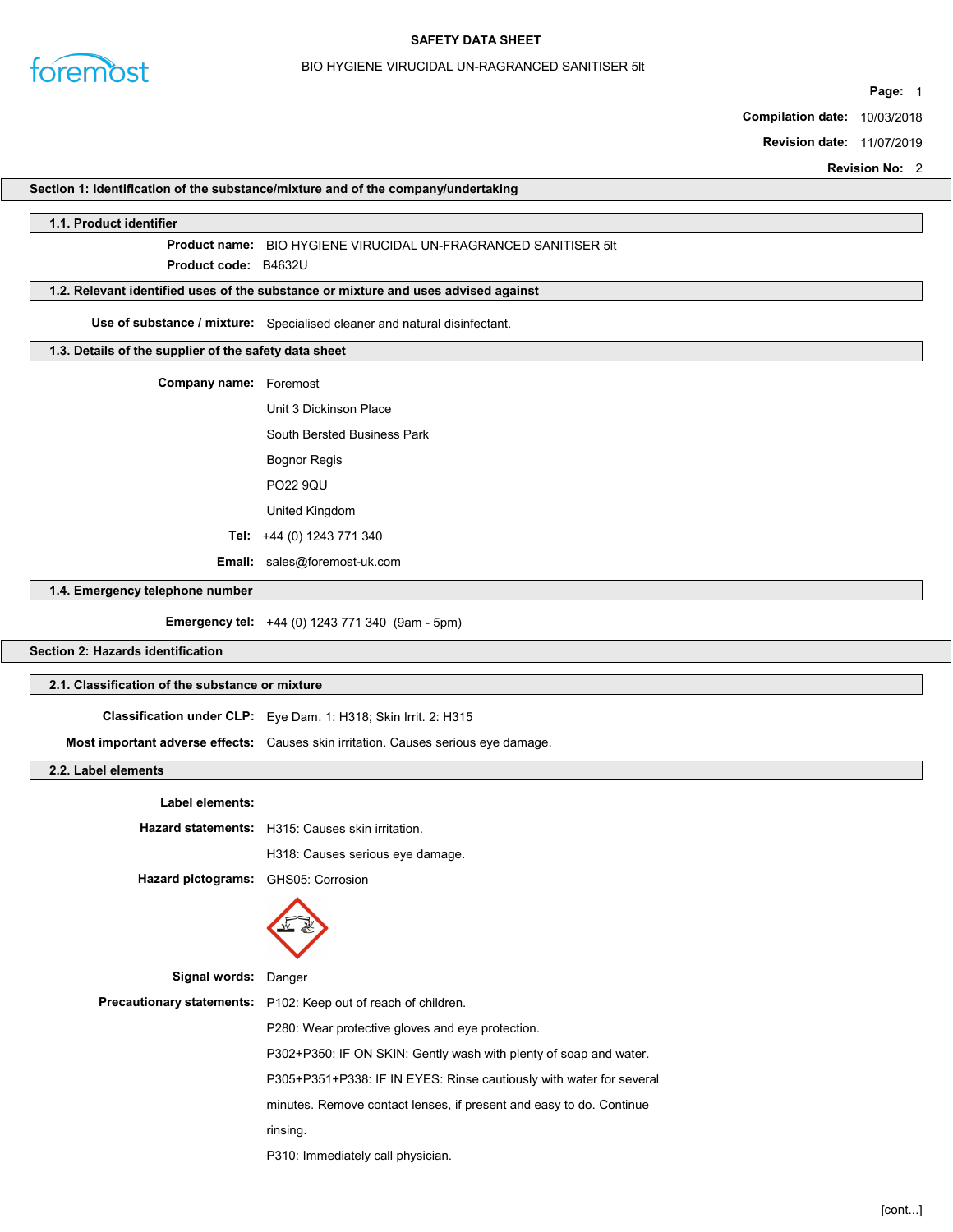## BIO HYGIENE VIRUCIDAL UN-FRAGRANCED SANITISER 5lt

2.3. Other hazards

PBT: This product is not identified as a PBT/vPvB substance.

## Section 3: Composition/information on ingredients

## 3.2. Mixtures

## Hazardous ingredients:

LACTIC ACID

| <b>EINECS</b> | CAS        | PBT / WEL                                                       | <b>CLP Classification</b>                     | Percent |
|---------------|------------|-----------------------------------------------------------------|-----------------------------------------------|---------|
| 201-196-2     | 79-33-4    |                                                                 | Skin Irrit. 2: H315; Eye Dam. 1: H318         | 10-30%  |
|               |            | ALCOHOLS, C12-14, ETHOXYLATED (1-2,5 EO) SULFATES, SODIUM SALTS |                                               |         |
| 500-234-8     | 68891-38-3 |                                                                 | Skin Irrit. 2: H315; Aquatic Chronic 3: H412; | 5-10%   |
|               |            |                                                                 | Eye Dam. 1: H318                              |         |

## Contains: LACTIC ACID

## Section 4: First aid measures

#### 4.1. Description of first aid measures

Skin contact: Wash immediately with plenty of soap and water. If irritation develops seek

medical advice.

Eye contact: Bathe the eye with running water for 15 minutes. Consult a doctor.

Ingestion: Rinse mouth and throat with water and give sips of water to drink.

Inhalation: Remove victim to fresh air.

## 4.2. Most important symptoms and effects, both acute and delayed

Skin contact: There may be irritation and redness at the site of contact.

Eye contact: There may be pain and redness. The eyes may water profusely. There may

be severe pain. The vision may become blurred. May cause permanent

damage.

Ingestion: There may be soreness and redness of the mouth and throat. Nausea and stomach pain may occur.

Inhalation: No data available.

Delayed / immediate effects: Immediate effects can be expected after short-term exposure.

## 4.3. Indication of any immediate medical attention and special treatment needed

Immediate / special treatment: Eye bathing equipment should be available on the premises.

Section 5: Fire-fighting measures

5.1. Extinguishing media

Extinguishing media: Suitable extinguishing media for the surrounding fire should be used. Use

water spray to cool containers.

Page: 2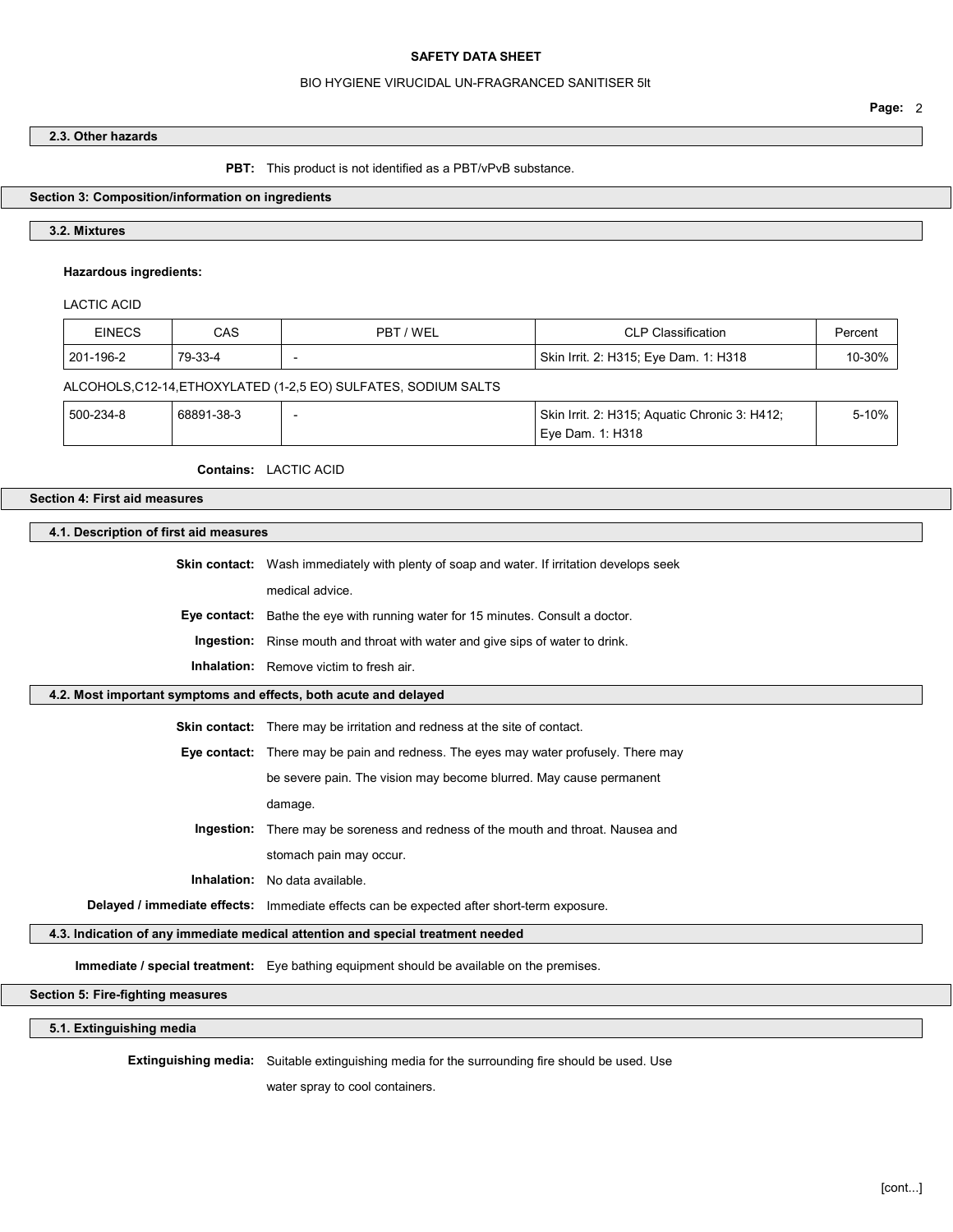#### BIO HYGIENE VIRUCIDAL UN-FRAGRANCED SANITISER 5lt

Page: 3

## 5.2. Special hazards arising from the substance or mixture

#### Exposure hazards: Not applicable.

5.3. Advice for fire-fighters

Advice for fire-fighters: Wear self-contained breathing apparatus. Wear protective clothing to

prevent contact with skin and eyes.

#### Section 6: Accidental release measures

## 6.1. Personal precautions, protective equipment and emergency procedures

Personal precautions: Refer to section 8 of SDS for personal protection details.

6.2. Environmental precautions

Environmental precautions: No special environmental concerns.

## 6.3. Methods and material for containment and cleaning up

Clean-up procedures: Wash down the drain with large amounts of water.

6.4. Reference to other sections

Reference to other sections: Refer to section 8 of SDS.

Section 7: Handling and storage

7.1. Precautions for safe handling

Handling requirements: Avoid direct contact with the substance. Ensure there is sufficient

ventilation of the area.

#### 7.2. Conditions for safe storage, including any incompatibilities

Storage conditions: Store in a cool, well ventilated area. Keep container tightly closed.

7.3. Specific end use(s)

Specific end use(s): No data available.

## Section 8: Exposure controls/personal protection

#### 8.1. Control parameters

Workplace exposure limits: No data available.

DNEL/PNEC Values

DNEL / PNEC No data available.

## 8.2. Exposure controls

Engineering measures: Not applicable. Respiratory protection: Respiratory protection not required. Hand protection: Nitrile gloves. Eye protection: Safety glasses. Avoid contact with the eyes. Ensure eye bath is to hand. Skin protection: Not applicable.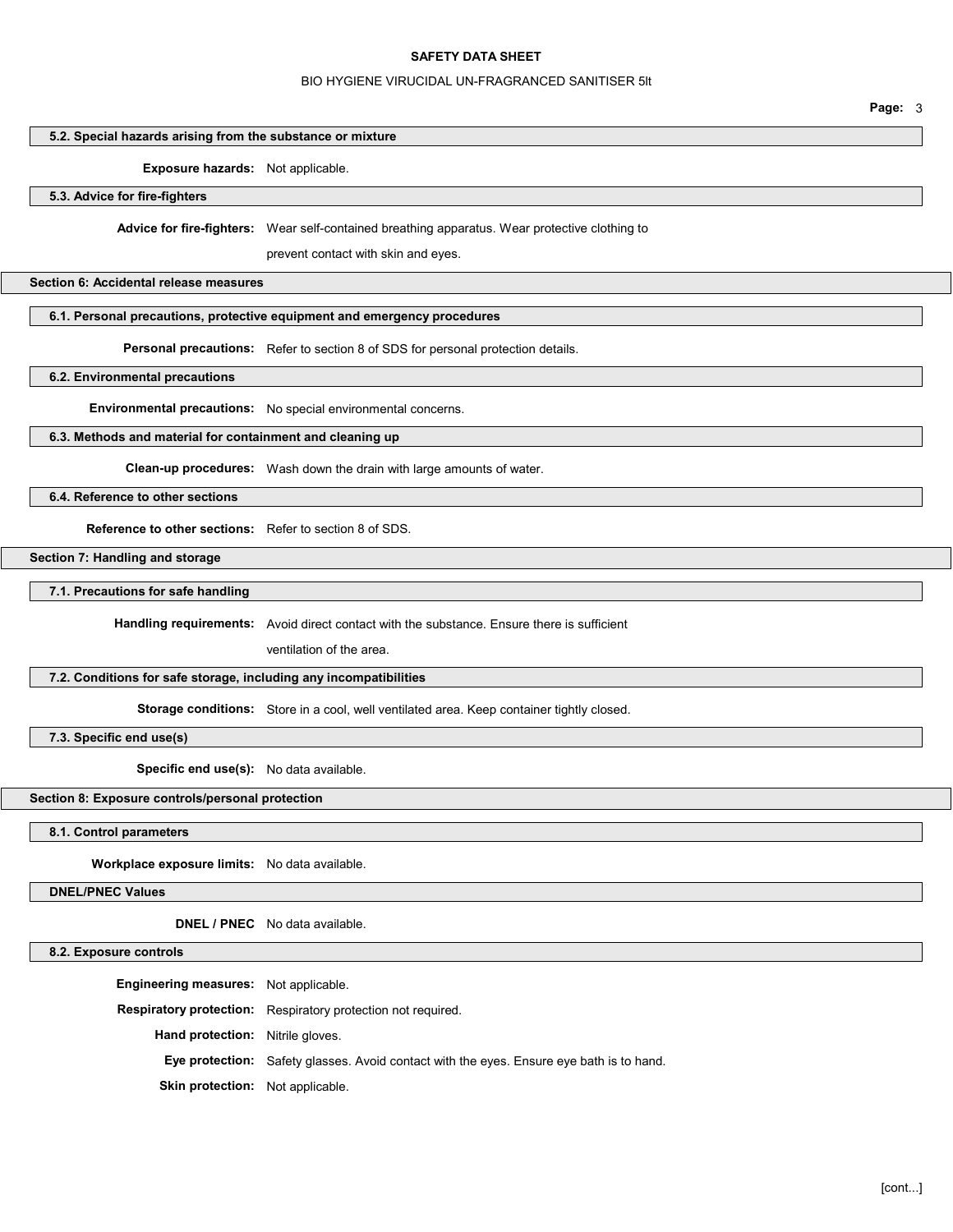## BIO HYGIENE VIRUCIDAL UN-FRAGRANCED SANITISER 5lt

Page: 4

## Section 9: Physical and chemical properties

| 9.1. Information on basic physical and chemical properties |                                                                                      |                                     |
|------------------------------------------------------------|--------------------------------------------------------------------------------------|-------------------------------------|
|                                                            | <b>State:</b> Liquid                                                                 |                                     |
|                                                            | <b>Colour: Colourless</b>                                                            |                                     |
|                                                            | <b>Odour:</b> Pleasant                                                               |                                     |
| Evaporation rate: No data available.                       |                                                                                      |                                     |
|                                                            | <b>Oxidising:</b> No data available.                                                 |                                     |
| <b>Solubility in water:</b> Soluble                        |                                                                                      |                                     |
|                                                            | Viscosity: No data available.                                                        |                                     |
| Boiling point/range°C: >100                                | Melting point/range $°C: >0$                                                         |                                     |
| <b>Flammability limits %: lower:</b> No data available.    |                                                                                      | <b>upper:</b> No data available.    |
|                                                            | Part.coeff. n-octanol/water: No data available.<br>Flash point°C: No data available. |                                     |
| Autoflammability°C: No data available.                     |                                                                                      | Vapour pressure: No data available. |
| Relative density: 1.03 g/cm3                               |                                                                                      | pH: 3                               |
|                                                            | <b>VOC g/l:</b> No data available.                                                   |                                     |

9.2. Other information

Other information: No data available.

Section 10: Stability and reactivity

10.1. Reactivity

Reactivity: Stable under recommended transport or storage conditions.

10.2. Chemical stability

Chemical stability: Stable under normal conditions.

10.3. Possibility of hazardous reactions

Hazardous reactions: Hazardous reactions will not occur under normal transport or storage

conditions. Decomposition may occur on exposure to conditions or materials

listed below.

10.4. Conditions to avoid

Conditions to avoid: Heat.

10.5. Incompatible materials

Materials to avoid: Strong oxidising agents. Strong acids.

10.6. Hazardous decomposition products

Haz. decomp. products: No data available.

Section 11: Toxicological information

11.1. Information on toxicological effects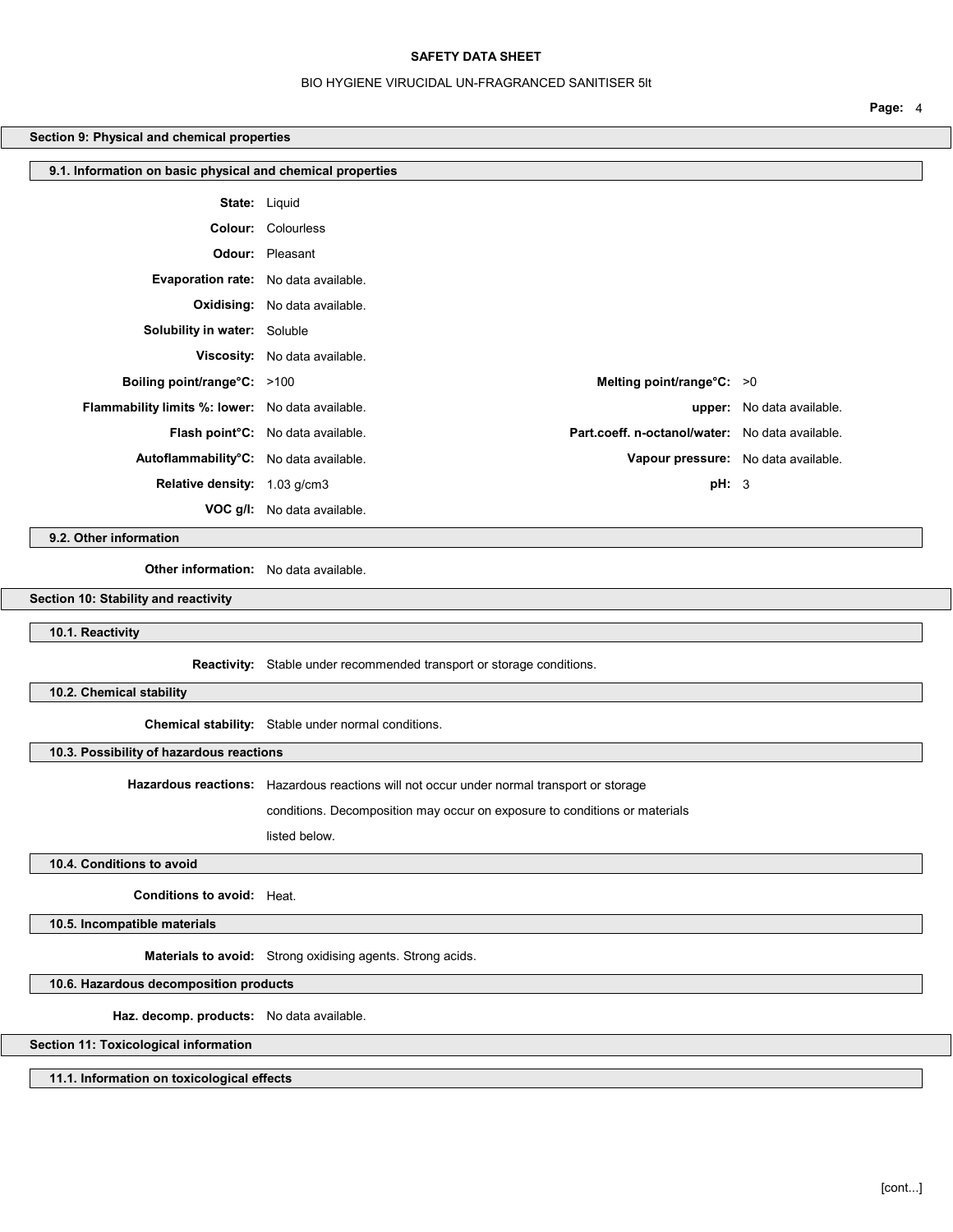## BIO HYGIENE VIRUCIDAL UN-FRAGRANCED SANITISER 5lt

Page: 5

# Relevant hazards for product:

|                                    | Relevant nazards for product:                    |                                                                                            |            |                       |
|------------------------------------|--------------------------------------------------|--------------------------------------------------------------------------------------------|------------|-----------------------|
|                                    | Hazard                                           |                                                                                            | Route      | Basis                 |
|                                    | Skin corrosion/irritation                        |                                                                                            | <b>DRM</b> | Hazardous: calculated |
|                                    | Serious eye damage/irritation                    |                                                                                            | OPT        | Hazardous: calculated |
|                                    | Symptoms / routes of exposure                    |                                                                                            |            |                       |
|                                    |                                                  | Skin contact: There may be irritation and redness at the site of contact.                  |            |                       |
|                                    |                                                  | Eye contact: There may be pain and redness. The eyes may water profusely. There may        |            |                       |
|                                    |                                                  | be severe pain. The vision may become blurred. May cause permanent                         |            |                       |
|                                    |                                                  | damage.                                                                                    |            |                       |
|                                    |                                                  | Ingestion: There may be soreness and redness of the mouth and throat. Nausea and           |            |                       |
|                                    |                                                  | stomach pain may occur.                                                                    |            |                       |
|                                    |                                                  | Inhalation: No data available.                                                             |            |                       |
|                                    |                                                  | Delayed / immediate effects: Immediate effects can be expected after short-term exposure.  |            |                       |
| Section 12: Ecological information |                                                  |                                                                                            |            |                       |
|                                    | 12.1. Toxicity                                   |                                                                                            |            |                       |
|                                    | Ecotoxicity values: No data available.           |                                                                                            |            |                       |
|                                    | 12.2. Persistence and degradability              |                                                                                            |            |                       |
|                                    |                                                  |                                                                                            |            |                       |
|                                    | Persistence and degradability: Biodegradable.    |                                                                                            |            |                       |
|                                    | 12.3. Bioaccumulative potential                  |                                                                                            |            |                       |
|                                    |                                                  | Bioaccumulative potential: No bioaccumulation potential.                                   |            |                       |
|                                    | 12.4. Mobility in soil                           |                                                                                            |            |                       |
|                                    |                                                  | Mobility: Readily absorbed into soil.                                                      |            |                       |
|                                    | 12.5. Results of PBT and vPvB assessment         |                                                                                            |            |                       |
|                                    |                                                  | PBT identification: This product is not identified as a PBT/vPvB substance.                |            |                       |
|                                    | 12.6. Other adverse effects                      |                                                                                            |            |                       |
|                                    | <b>Other adverse effects:</b> No data available. |                                                                                            |            |                       |
|                                    |                                                  |                                                                                            |            |                       |
|                                    | Section 13: Disposal considerations              |                                                                                            |            |                       |
|                                    | 13.1. Waste treatment methods                    |                                                                                            |            |                       |
|                                    |                                                  | Disposal operations: Small amounts of unwanted product may be flushed with water to sewer. |            |                       |
|                                    |                                                  |                                                                                            |            |                       |

Disposal of packaging: Dispose of as normal industrial waste.

NB: The user's attention is drawn to the possible existence of regional or

national regulations regarding disposal.

# Section 14: Transport information

Transport class: This product does not require a classification for transport.